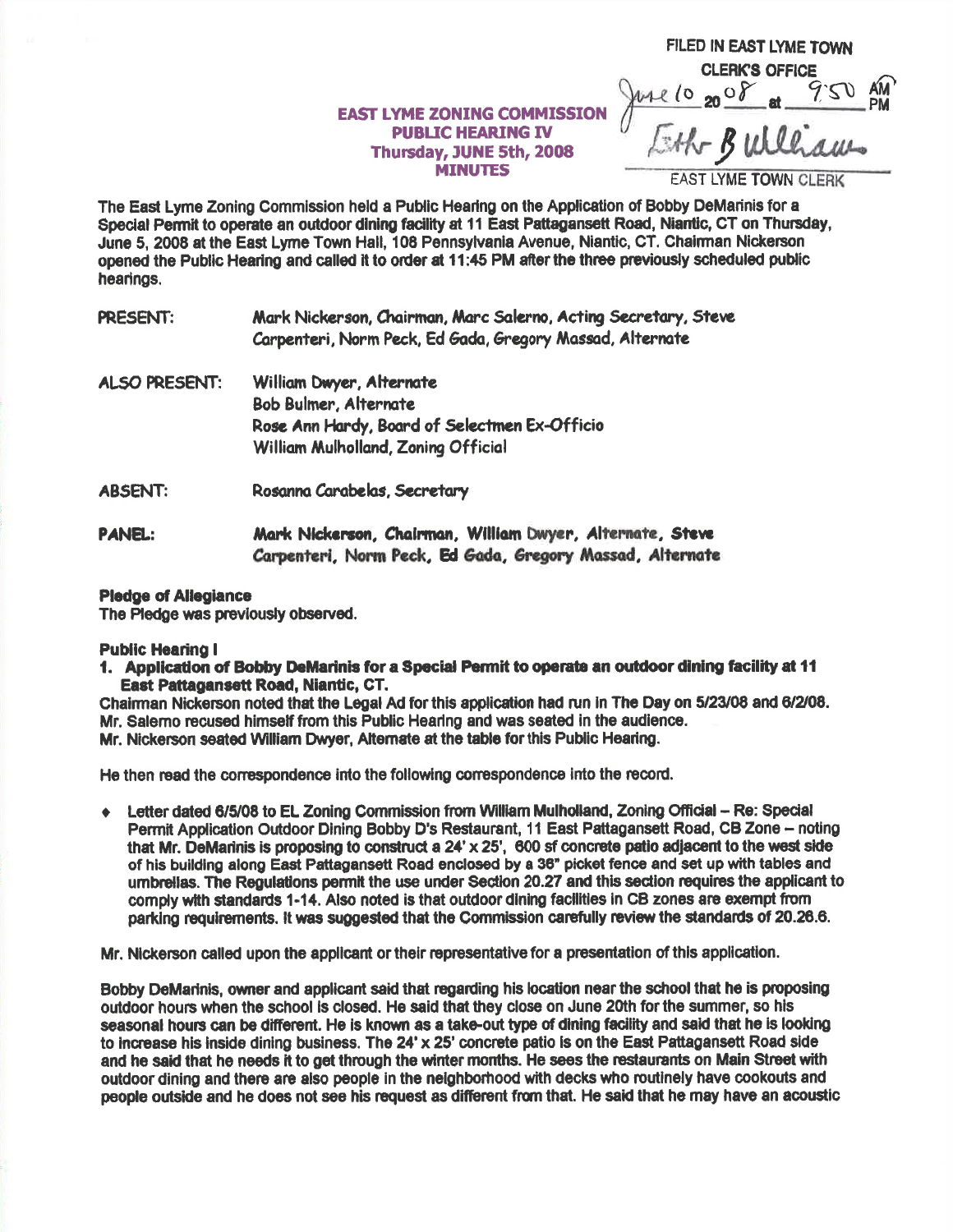guitar player as it is a family business. He is open until 10 PM Sunday thru Thursday and until midnight on Fridays and Saturdays. He would like to have some entertainment as this is a neighborhood pizzeria.

Mr. Mulholland asked if he has a bar in the restaunant.

Mr. DeMarinis said that he does and that he serves beer and wine and has a waitress who serves the people at their tables.

Mr. Mulholland said that he would have to apply for outside dining on a yearly basis and asked for more information regarding the entertainment.

Mr. DeMarinis said that he would like to have a one-piece acoustic guitar player or maybe a comedian to get the people to come in to hls restaurant.

Mr. Mulholland noted that he is in a CB zone and that across the street is an R-10 residential mixed neighborhood and that they might want to put a time on when music would have to cease outside.

Mr. Nickerson said that they have set this up as a Town that is focusing on downtown and they have encouraged a restaurant row and outdoor dining and so far three have applied and been approved - and all are downtown.

Mr. Mulholland said that they did allow for an acoustical, non-amplified guitar downtown until 8 PM for one of the restaurants in trying to balance the various needs.

Mr. Nickerson said that it cannot be a Sunset Ribs where the music is heard everywhere.

Mr. DeMarinis said that he understands that.

Mr. Nickerson said that he thinks that this outdoor area would be taking place at a different time than the school session -

Mr. Mulholland suggested that they maywant some plantings along the fence to make it look better.

Mr. DeMarinis said that they have placed some perennials in the bed near the road so that it will look attractive and that he would not be adverse to putting in some plantings along the fence.

Mr. Peck asked if there would be any problem with shutting down all the outdoor activities at 9 PM as this is located so close to the neighbors.

Mr. DeMarlnis said that he would prefer 10 PM but that he would do 9 PM.

Mr. Massad noted that he would have to reapply each year for this outdoor dining permit and that if there were any problems that they could just not renew it.

Mr. Nickerson and Mr. Mulholland said that the renewal would be based on complaints that had been received during the prior year. They also said that they would prefer that outdoor activity ceased at 8 PM.

Mr. Mulholland asked Mr. DeMarinis what he envisions serving on the deck - pizza and beer or what -Mr. DeMarinis said that he is a pizza place and that he sees pizza and beer as dining on the deck

Mr. Nickerson called for anyone from the public who wished to speak in favor of this application  $-$ Hearing no one -

Mr. Nickerson called for anyone who wished to speak in opposition to this application -

David Schmidt, 97 Hope Street said that he is not directly across from this but is adjacent to it and that he is not supportive of this application. He said that he is concerned with the parking as he has about 12 spots with one for handicap parking. He also has about four spots that are used by staff which only leaves eight spots for the patrons and if they increase the seating then there will be more traffic and this will cause safety issues and he does not feel that it fits here. He cited the neon signs in the windows which are obnoxious. He asked that they think this through and do right for the neighborhood.

Miles Berg, 101 Hope Street said that there were no alcohol permits – they were transferred here. He said that his property is next to this parking lot and he thinks that his property would be devalued with alcohol